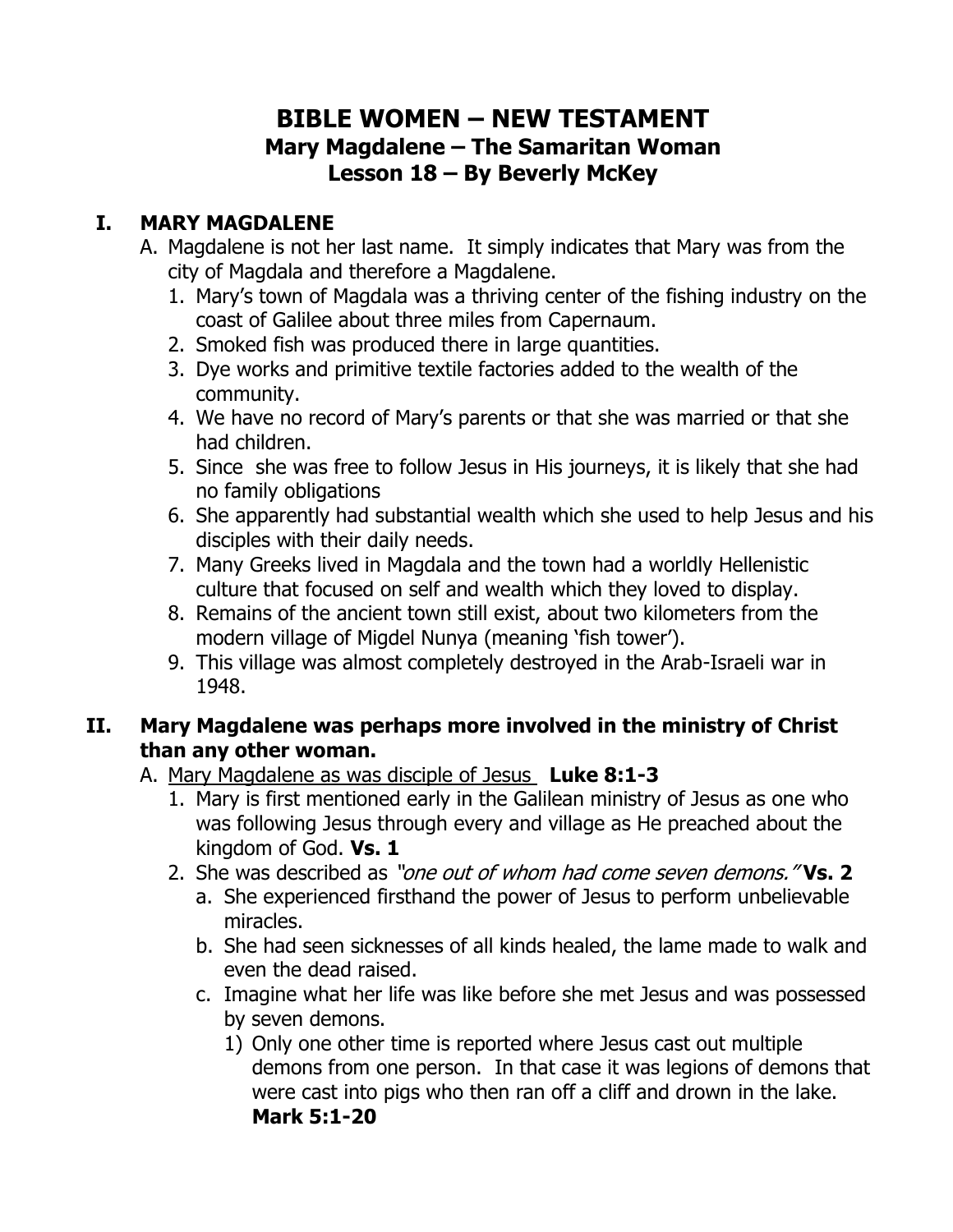2) We don't know how the demons manifested themselves in Mary, but most other demon possessions caused insane actions that could cause physical damage to themselves. For example:

**Mark 5:2-5 –** <sup>"2</sup> And when He had come out of the boat, immediately there met Him out of the tombs a man with an unclean <u>spirit</u>, <sup>3</sup> who had his dwelling among the tombs; and <u>no one could</u> bind him, not even with chains, <sup>4</sup> because he had often been bound with shackles and chains. And the chains had been pulled apart by him, and the shackles broken in pieces; neither could anyone tame <u>him</u>. <sup>5</sup> And always, <u>night and day</u>, he was in the mountains and in the tombs, crying out and cutting himself with stones."

- d. However it affected her, she was so grateful for the liberation, she left her home and followed Jesus from town to town along with other women who may also have been the recipient of some miracle.
- 3. She is listed among other women who contributed to the ministry of Jesus materially and financially by providing food, shelter and funds when needed. **Matthew 27:55-57, Mark 15:41, Luke 8:2**
- 4. This leads us to believe that she either came from a wealthy family or she was a successful business woman herself. **Vs. 2**
- 5. Considering the number of passages that include Mary Magdalene, she was a leader among the other women who were disciples of Jesus.
- 6. In most scriptures her name is listed first among other women.
- B. Many have confused Mary Magdalene with the "sinful woman" who washed the feet of Jesus with her tears and dried them with her hair in **Luke 7:36-39**
	- 1. Since they also assume that the "sin" of this woman in Luke 7 was prostitution, many have called Mary Magdalene a prostitute as well.
	- 2. There is no scriptural or historical evidence to support that idea.
	- 3. Pope Gregory I first propagated the idea in the sixth century that Mary Magdalene was a prostitute and the same woman who washed the feet of Jesus with her tears.
		- a. However, Luke never said the woman who washed the feet of Jesus was a prostitute, but simply that she was a sinner. **Luke 7:37**
		- b. Also, Luke never named the sinful woman, so connecting her to Mary Magdalene is only speculation at best.

## **III. Mary Magdalene was present at the crucifixion, burial and resurrection of Jesus.**

- A. A group of women watched the crucifixion. There can be some confusion as to their identities because "Mary" was such a common name and a few of these women were named Mary.
	- 1. Mary, the mother of Jesus
	- 2. Mary Magdalene **Mark 15:40**
	- 3. Mary the mother of James the Less and of Joses **Mark 15:40**  a. Also known as the mother of James and Joseph – **Matt.27:56**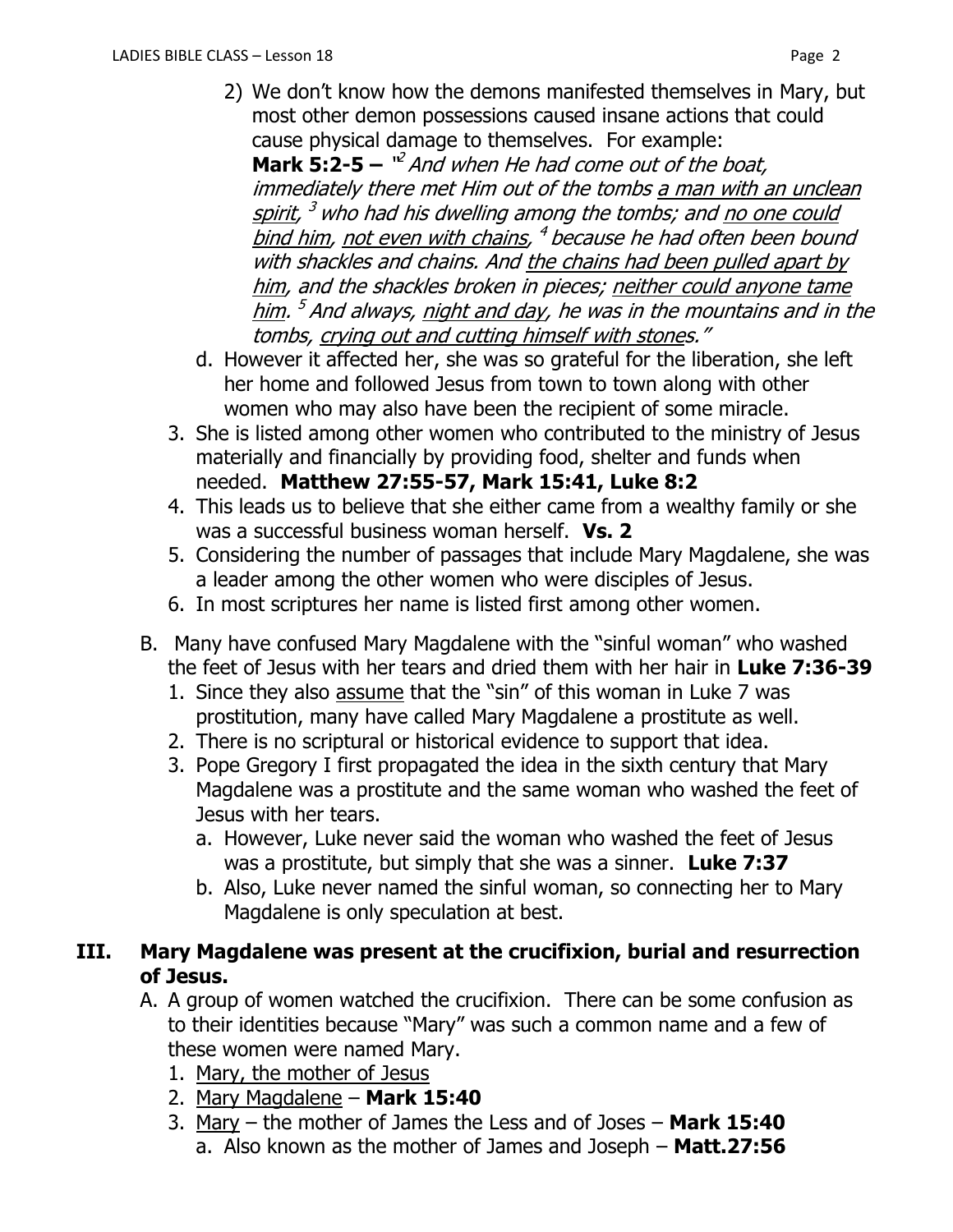- b. Her son James was the disciple of Jesus who was called "the less" to differentiate him from James, the brother of John, the sons of Zebedee.
- c. James, the less, was the son of Alphaeus, so this Mary was the wife of Alphaeus.
- d. The "other" Mary may also refer to this same Mary in the book of Matthew. **Matt. 27:61; 28:1**
- 4. Salome the mother of the sons of Zebedee (James and John)
	- a. **Mark 15:40** Mark simply identifies her as "Salome".
	- b. **Matt. 27:56** Matthew only identifies her as "the mother of Zebedee's sons".
- 5. Some have speculated that Mary, the mother of James and Joses was actually Mary, the mother of Jesus.
	- a. They justify it by saying that since Jesus was dead at that time, she was referred to as the mother of two of her living sons, James and Joses (Joseph) and the brothers of Jesus. **Matthew 13:55**
	- b. I do not accept this theory, since the mother of Jesus had always been identified as "the mother of Jesus" in every other instance.
- B. Mary Magdalene was faithful to Jesus to the very end, following him all the way to the cross.
	- 1. Mary Magdalene witnessed the crucifixion, along with a few of the other faithful women who followed Jesus. **Matt. 27:55-56, John 19:25**
	- 2. She stayed there, along with Mary, the mother of (James and) Joses until the body of Jesus was claimed by Joseph of Aramathea.
		- a. Since it was getting near sundown, the bodies of the three crucified ones could not be left on the cross on the Sabbath, so Joseph took the body of Jesus, wrapped it in clean linen cloth, laid Him his own new tomb and rolled a great stone over the door. **Matt. 27:58-60**
		- b. Mary Magdalene and the "other Mary" followed him and saw where Jesus was laid. **Matthew 15:47, 61**
	- 3. **John 19:31**  "Therefore, because it was the Preparation Day, that the bodies should not remain on the cross on the Sabbath (**for that Sabbath was a high day**), the Jews asked Pilate that their legs might be broken, and that they might be taken away."
		- a. John is the only gospel writer that explains that this preparation day is the day before a special kind of Sabbath (not just a normal weekly Sabbath).
		- b. On the day before any Sabbath, the people had to make the food they would need for meals on the Sabbath and also take care of any other chores that needed to be done since no work could be done on any Sabbath.
		- c. In this case, the next day was the first day of The Feast of Unleavened Bread, which always began the day after the Passover meal was celebrated and it lasted seven days: **Leviticus 23:4-8**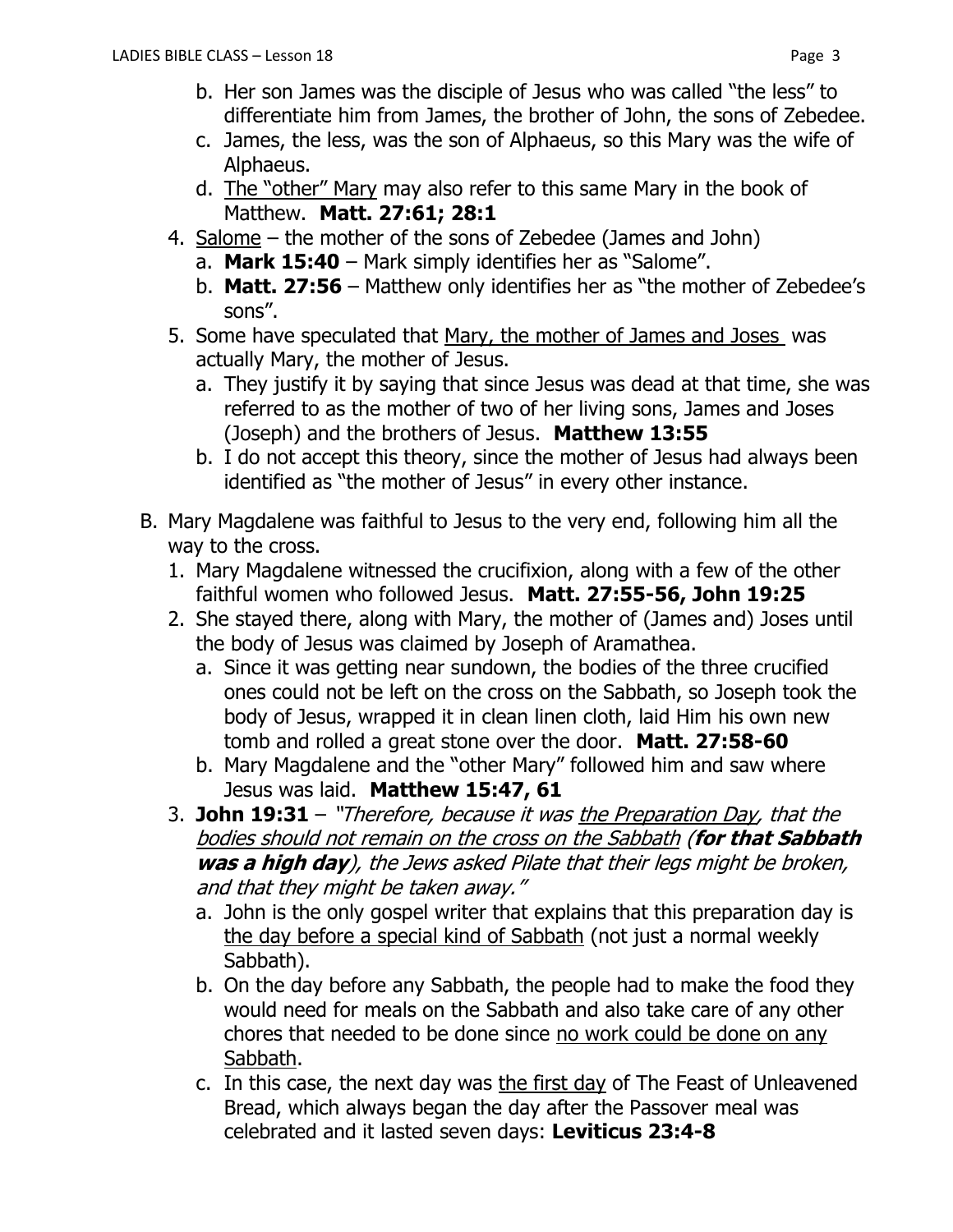- 1) The first day of the Feast of Unleavened Bread and the last day of this feast were designated by God as "a holy convocation" or special Sabbath.
- 2) Other special celebrations that every Jew was expected to observe had rules regarding the "holy convocations" or Special Sabbaths. **Leviticus 23**
	- a) The Festival of Weeks also known as Pentecost fifty days after the regular Sabbath after Passover. The first day and the last day were both special Sabbaths. **Vs. 15-22**
	- b) The Festival of Trumpets the first day of the seventh month; that day is a special Sabbath **Vs. 23-25**
	- c) The Day of Atonement the tenth day of the seventh month; that day is a special Sabbath **Vs. 26-32**
	- d) The Festival of Tabernacles or Booths the fifteenth day of the seventh month; The first day and the eighth day are special Sabbaths **Vs. 33-36**
- 3) Special Sabbaths might coincidentally occur on a weekly Sabbath, but that was not very often, since each of the special Feasts authorized by God fell on specific calendar days not just on Saturdays. (For example, every seven years or so, Christmas will fall on a Sunday, but not always.)
- d. The religious world has assumed that since the word "Sabbath" was used that it must be referring to a Saturday.
	- 1) Since that assumption has been accepted, it has been also accepted that Jesus must have been crucified on a Friday. Our calendar still celebrates "Good Friday" as the day Jesus was crucified.
	- 2) This assumption has a major problem in that, since the Jewish days were from sunset to sunset, Jesus would only be in the tomb for two nights and one and a half days (Friday night and Saturday night) and then He arose on the next morning (the first day of the week).
- e. Jesus, himself said that he would be "three days and three nights in the heart of the earth" **Matthew 12:38-40**
	- 1) The Pharisees had just asked Jesus for a sign to prove that He was sent from God.
	- 2) Jesus said they were an evil and adulterous generation and no sign would be given to them except the sign of the prophet Jonah.
	- 3) Jesus said, "For as Jonah was three days and three nights in the belly of the great fish, so will the Son of Man be three days and three nights in the heart of the earth."
	- 4) Jesus was speaking of the time His body would be in the tomb.
	- 5) There is no way you can stretch Friday afternoon to Sunday morning at dawn into three days and three nights.
	- 6) However, the following time-line fits the timing that Jesus predicted:
		- e) Wednesday sunset to Thursday sunset: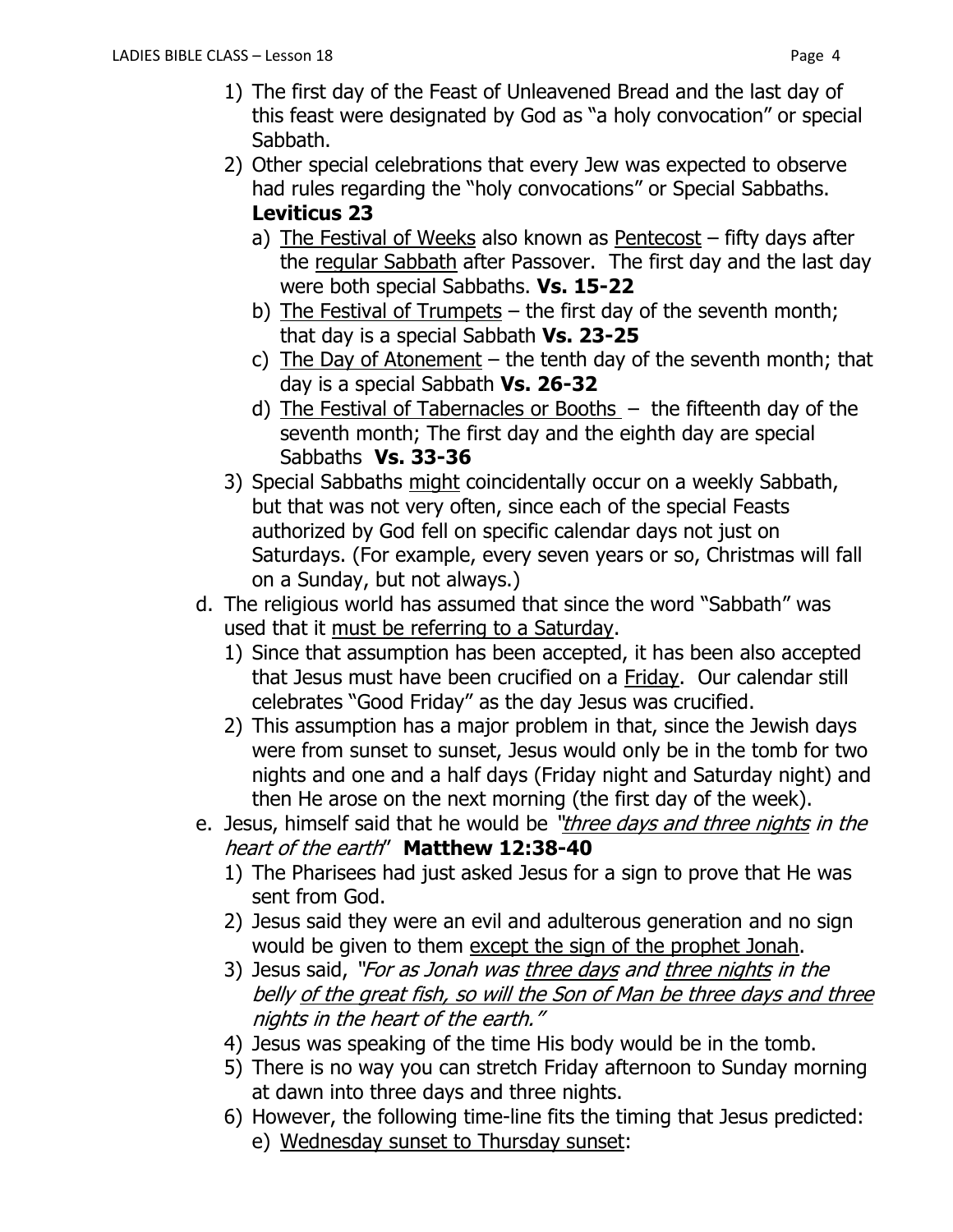- i Jesus celebrated the Passover meal with His twelve disciples at sunset. **Mark 14:12-16**
- ii Later Jesus prayed in Gethsemane **Vs. 32-36**
- iii Jesus was arrested in Gethsemane and the trials occurred all through the night, which was against the Jewish law. **Vs. 43-64**
- iv At nine o'clock in the morning Jesus was crucified. **Vs. 25**
- v Because of the special feast taking place, the legs of the two criminals crucified with Jesus were broken to hasten their death, but Jesus was already dead.
- vi It was forbidden to allow bodies to hang on a cross during the holy days which would begin at sunset.
- vii Joseph of Aramathea claimed the body of Jesus, wrapped in clean linen and buried Him in his own new tomb before sunset. **John 19:38-42**
- viii Mary Magdalene saw where Jesus was buried so she could come back with spices for burial after the Sabbath.
- ix This was also Preparation Day during which the Jews had to get food prepared and chores done that would last through the Holy Convocation (Sabbath) **and** the weekly Sabbath as well. **John 19:31-34**
- f) Thursday sunset to Friday sunset:
	- i Jesus was one night in the tomb.
	- ii The holy convocation (a Sabbath rest) for the first day of The Feast of Unleavened Bread was celebrated. No work could be done.
- g) Friday sunset to Saturday sunset:
	- Jesus was two nights in the tomb.
	- ii The weekly Sabbath was celebrated, when no work could be done.
	- iii This means that the Jews had TWO Sabbath days in a row, which was possible during special feast days.
- h) Saturday sunset to Sunday dawn:
	- i Jesus was three nights in the tomb and arose on the first day of the week, which had begun at sunset Saturday.
	- ii Mary Magdalene went to the tomb with more spices only to find the tomb empty.
- i) Needless to say, some may not agree with my time line, but I cannot see any other way to make it agree with the way Jesus said it would occur. He simply could not have been crucified on Friday.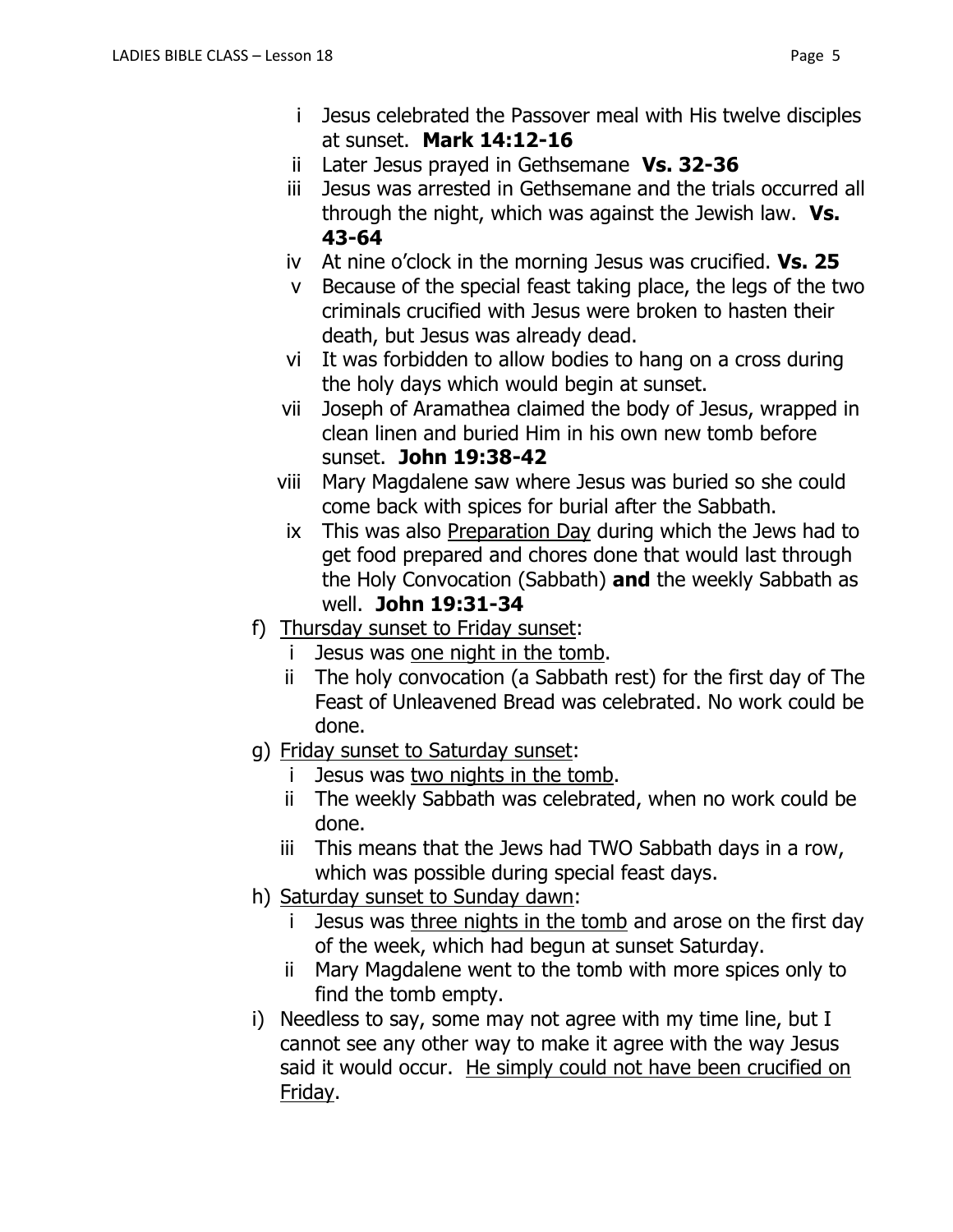- k) I am very interested in hearing any other timeline that also matches the "three days" and "three nights" that Jesus predicted.
- 4. At dawn on the day after the weekly Sabbath, on the first day of the week, Mary Magdalene, Mary the mother of James and Salome went to the tomb with the spices. **Matthew Mark 16:1**
	- a. They discussed along the way who would roll away the large stone covering the opening of the tomb.
	- b. Suddenly they felt a great earthquake and an angel of the Lord, descending from heaven came and rolled back the stone and sat on it; his appearance was like lightning, and his clothing white as snow **Matt. 28:1-3**
	- c. Both the women and the guards saw this and they shook with fear.
	- d. The angel said to the women, "Do not be afraid; I know that you are looking for Jesus who was crucified." **Vs. 5**
	- e. He told them that Jesus had been raised and he invited them to look in the tomb.
	- f. Then he instructed them to go quickly and tell His disciples that Jesus had been raised from the dead and that they should go to Galilee and wait for him. **Vs. 4-5**
	- g. Apparently, Mary Magdalene was so shocked she was not sure what the Angel told her since she ran to Peter and John (the other disciple whom Jesus loved) and she said to them: "They have taken the Lord out of the tomb, and we do not know where they have laid him."
	- h. Immediately Peter and John ran to the tomb and Peter reached it first.
		- 1) He looked inside the tomb and saw the linen wrappings lying there.
		- 2) **Matthew 20:9** tells us that "they did not understand the scripture, that He must rise from the dead."
		- 3) Apparently they left the tomb and Mary was left alone.
	- i. Mary Magdalene stood outside the tomb weeping.
		- 1) Finally she looked inside and saw two angels in white, sitting where the body of Jesus had been, one at the head and the other at the feet." **Matt. 20:11-12**
		- 2) They said to her, "Woman why are you weeping?" She said to them, "They have taken away my Lord, and I do not know where they have laid him." **Vs. 13**
		- 3) When she turned around she saw Jesus standing there, but she did not recognize Him, so she said to Him, "Sir, if you have carried Him away, tell me where you have laid him, and I will take Him away." **Vs. 15**
		- 4) Then He called her name, "Mary!" and immediately she knew it was Jesus.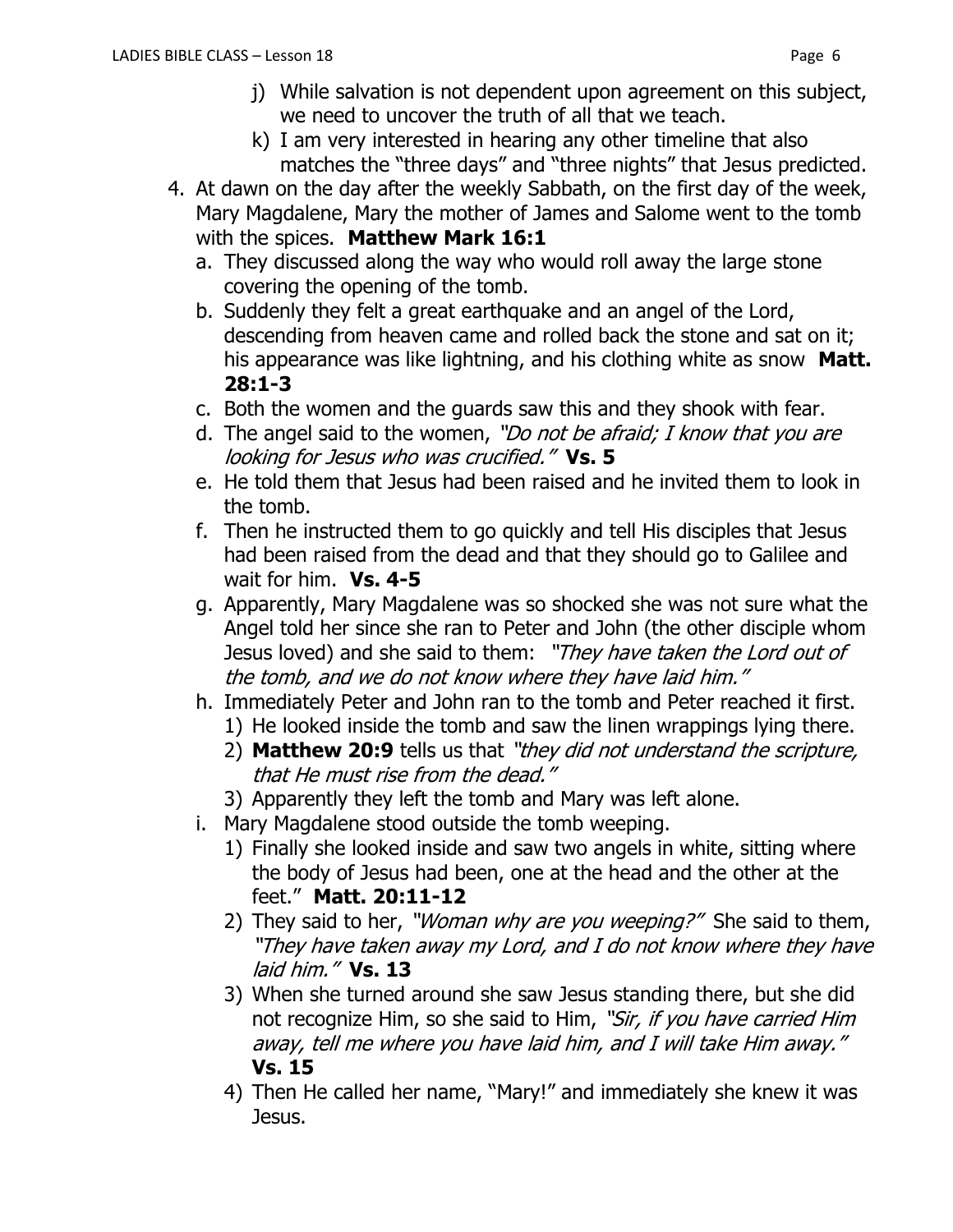- 5) Jesus told her to go tell the disciples that He was going to ascend to the Father, so she ran to tell them "I have seen the Lord." And she told them what Jesus said to her. **Vs. 17-18**
- 5. Jesus honored Mary Magdalene's devotion to Him by:
	- a. Allowing her to be the first to see the empty grave
	- b. Allowing her to be the first to see the risen Lord
	- c. Allowing her to be the one to announce his resurrection to the Apostles.

# **IV. SAMARITAN WOMAN – JOHN 4:1-45**

- A. In order to fully understand the account that John reports about the Samaritan woman, let's review why the relationship between the Jews and the Samaritans was so bitter.
	- 1. Solomon was the last king of the united nation of Israel.
		- a. Ten tribes made up the Northern Kingdom with Jeroboam (previously a commander in the army of Solomon) as the first king. **I Kings 11**
		- b. The capital city of the northern kingdom was Samaria.
		- c. Rehoboam, the son of Solomon, reigned over Judah and Benjamin, who voluntarily remained loyal to Rehoboam. **I Kings 12**
		- d. Their capital and seat of worship for Judah remained in Jerusalem.
		- e. Each of the kings of the northern kingdom were more evil than their predecessor, so God eventually allowed the nation to be destroyed and conquered by the Assyrians in 722BC.
	- 2. The Assyrian kingdom dominated the ancient world from the ninth century BC to the seventh century BC. It was Assyrian policy to:
		- a. Deport the strongest of the conquered people to other lands within the empire but left the older and weaker citizens behind, in order to destroy their sense of nationalism and eliminate any hope of rebellion
		- b. Import Assyrian citizens into the captured territory to colonize the area for Assyria.
		- c. Plunder the conquered land of all valuables to support Assyrian aggression.
	- 3. The Assyrian were ferocious and became known for cruelty and atrocity.
		- a. They skinned prisoners alive.
		- b. They cut off various body parts .
		- c. There are records of Assyrian officials pulling out tongues and displaying mounds of human skulls.
		- d. This was done to instill horror and fear in the nations surrounding them in order to exact tribute payments from them to ensure their safety.
	- 4. Assyria was a world empire for about 300 years until finally the brutal empire fell in 607BC, being conquered themselves by the Babylonians.
	- 5. The nation of Israel never recovered from captivity and became known as the ten lost tribes.
- B. The religion of the Assyrians, much like that of the Babylonians, emphasized worship of nature.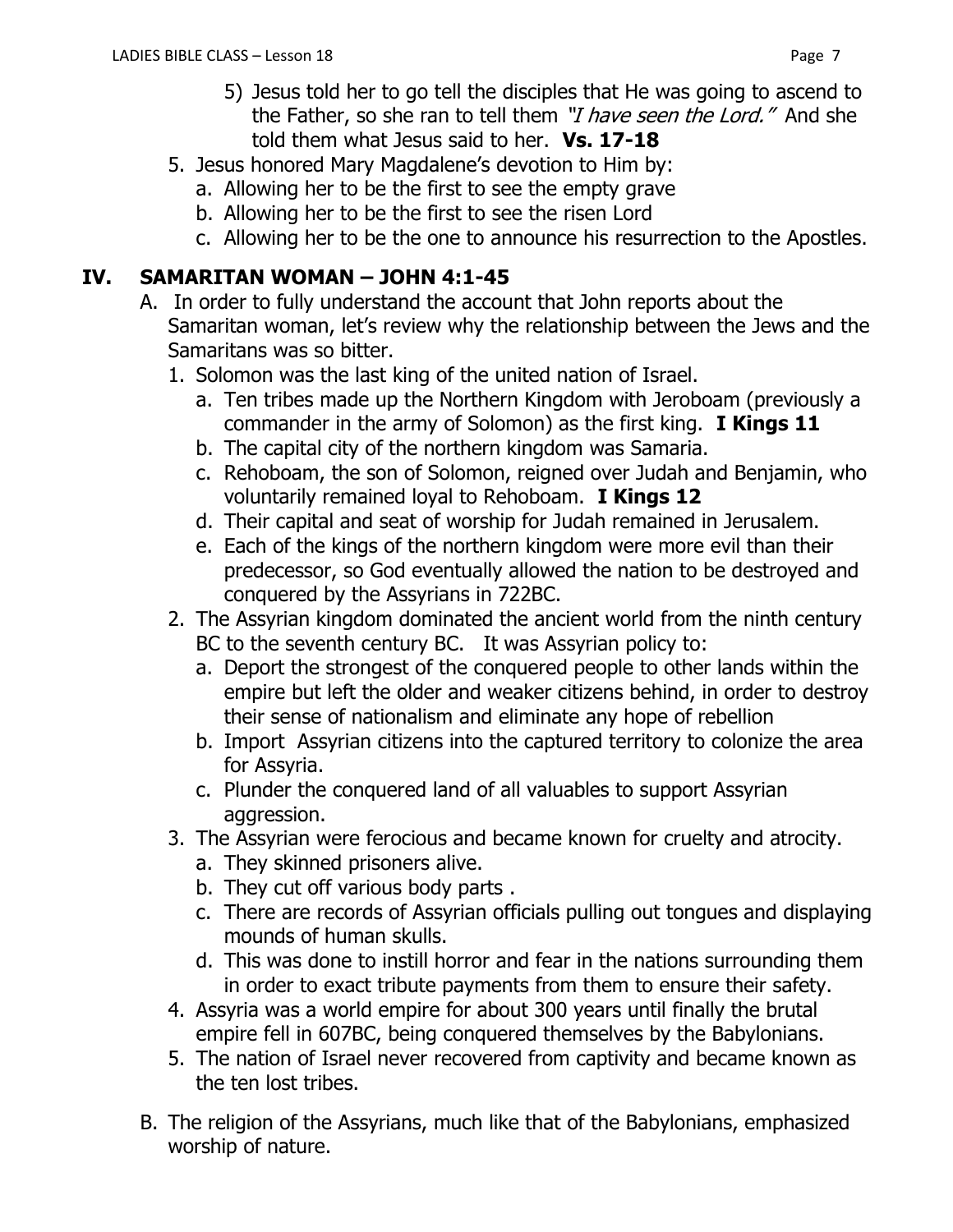- 1. Over a period of about 200 years, the Jews and the Assyrians living together merged into a nation known as Samaria.
	- a. These Samaritans were a mixed race of Jewish and pagan ancestry because they intermarried over many generations.
	- b. Their religious beliefs became a combination of different and often contradictory beliefs by merging the practices and traditions of both belief systems, resulting in a corrupted form of Judaism.
- C. The nation of Judah was also taken captive by the Babylonians 136 years after the Assyrians captured Israel.
	- 1. After 70 years of captivity, Cyrus, king of Persia believed that God wanted him to rebuild the temple in Jerusalem and restore the Jews to their land.
	- 2. He allowed over 42,500 Jews to go back to Jerusalem to begin the work. **The book of Ezra**
	- 3. The Samaritans wanted to help with the building of the temple, but the Jews would not let them help because they were not considered true Jews.
	- 4. By that time, Cyrus had been replaced by Ahazerus (king when Esther became queen).
	- 5. The Samaritans were angry and they wrote a letter to king Ahazerus saying that the temple in Jerusalem was being rebuilt and that he should stop it.
		- a. They said he could look up their history in his own records and see that these people had always been rebellious against kings and refused to pay taxes, which would diminish his own income.
		- b. The king then sent out a decree demanding that they stop the building.
		- c. After Ahazerus, Darius became king (Daniel lived under the rule of king Darius as well).
			- 1) The prophets Haggai and Zechariah told the Jews in Jerusalem that God wanted the temple rebuilt so the building began again.
			- 2) Again, the Samaritans wrote to the king demanding that he stop the building.
			- 3) King Darius looked in the historical books and found that King Cyrus had ordered the temple built, so Darius told the Samaritans that the building would continue and anyone who interfered would be severely punished.
		- d. King Darius also gave permission for other Jewish captives to go back to their home land and assist with the building.
		- e. When the building of the Temple was complete the leaders of the people came to Ezra saying that the many of the people, even some of the priests and Levites had intermarried with the pagan nations around them.
			- 1) Ezra was grieved by the news because it was considered an abomination before God.
			- 2) Ezra prayed to God for a solution and then God instructed them all to separate themselves from their foreign wives and children, so the people did as God commanded and put away their foreign wives.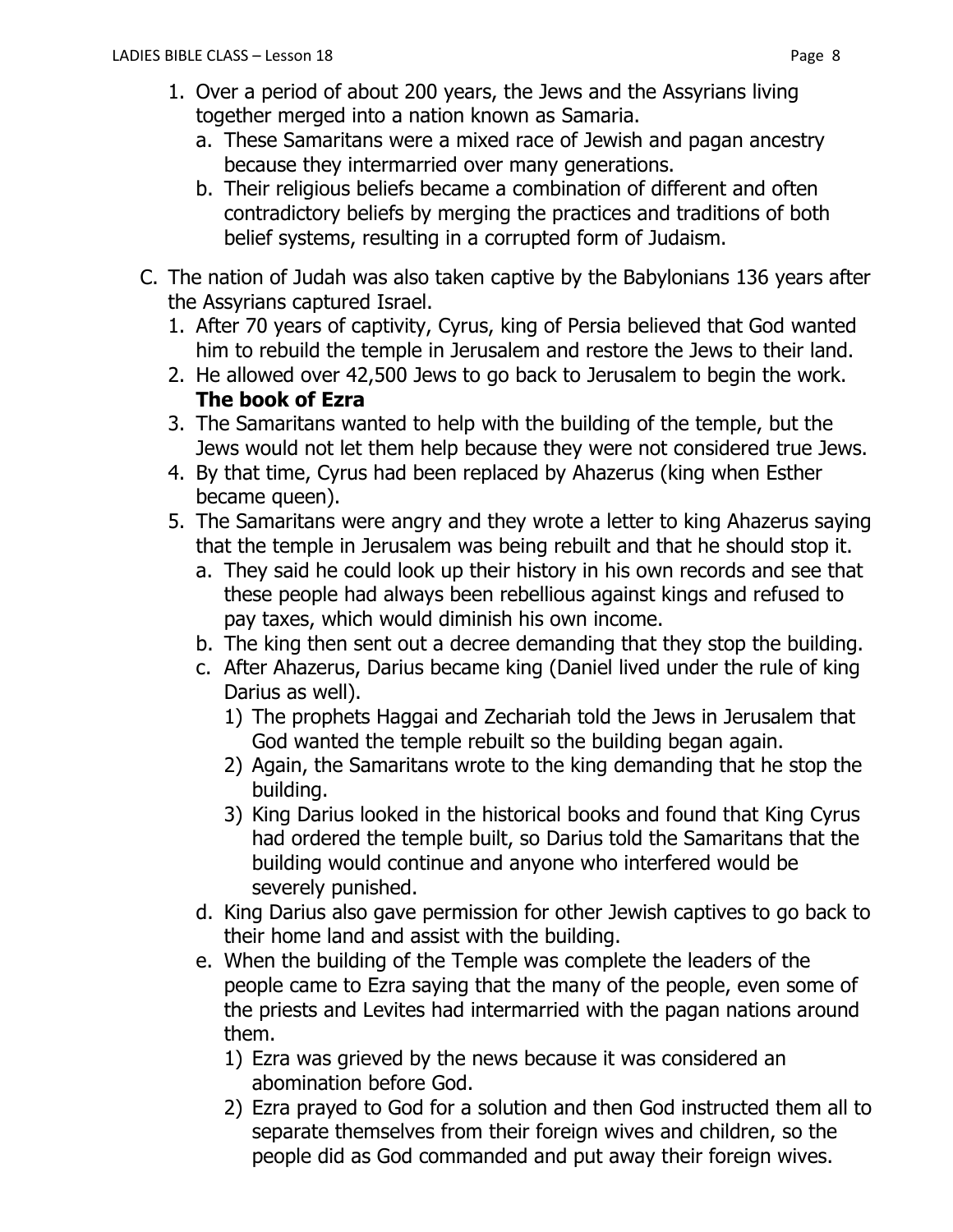- 6. The Jews who were living in Judah were worshipping God strictly according to the Law of Moses and they developed a great hatred for the mixed blood of the Samaritans and their perversion of Judaism.
- 7. There were some similarities between the Jewish and Samaritan theology:
	- a. They both considered themselves true worshippers of Jehovah God.
	- b. Both placed supreme importance on the Pentateuch (the first five books of the Old Testament) as a way of life; however, the Samaritans rejected the rest of books of the Old Testament (Joshua – Malachi)
	- c. Both groups looked for the Messiah.
		- 2) The Samaritans expected Him to rule from Mount Gerazim, where their temple was built.
		- 3) The Jews expected Him to rule from Jerusalem.
	- d. The Samaritans insisted that Mount Gerazim was the only true central sanctuary and place of worship for all Israel, while the Jews insisted upon the temple in Jerusalem.
	- e. The Samaritans exalted Moses almost to that of deity.
	- f. Both groups believed same regarding circumcision, the Sabbath, dietary laws (clean and unclean foods), and ceremonial laws.
- 4. Because of the defective observance of Judaism combined with pagan ancestry, the Samaritans were despised by the Jews who returned from captivity.
	- a. The Jews' hatred of the Samaritans was so deep that they refused to pass through Samaritan territory. **See the map attached of Judea and Samaria.**
		- 1) When traveling from Judea to Galilee, Jews would cross the Jordan River heading east, then travel north along the river until they passed Samaria, then cross the river going back west to get to Galilee.
		- 2) They went miles out of their way to avoid touching Samaritan land.
		- 3) They would not touch a Samaritan nor anything that belonged to a Samaritan.
	- b. The only thing worse than a Samaritan was a Gentile and the Jews considered them both mongrel dogs that did not deserve any kindness.
- D. It was into this environment that Jesus was born which helps us understand the attitude of the Samaritan woman at the well.
	- 1. **John 3:22-36** Before John was put in prison, Jesus came to Judea and his disciples were baptizing many.
	- 2. John, the Baptizer's disciples came him saying, "Rabbi, He who was with you beyond the Jordan (Jesus), to whom you have testified, behold, He is baptizing, and all are coming to Him!"
		- a. John reminded them that he was NOT the Christ, but only one who was sent before the Christ."
		- b. John said, "He must increase, but I must decrease." **John 3:30**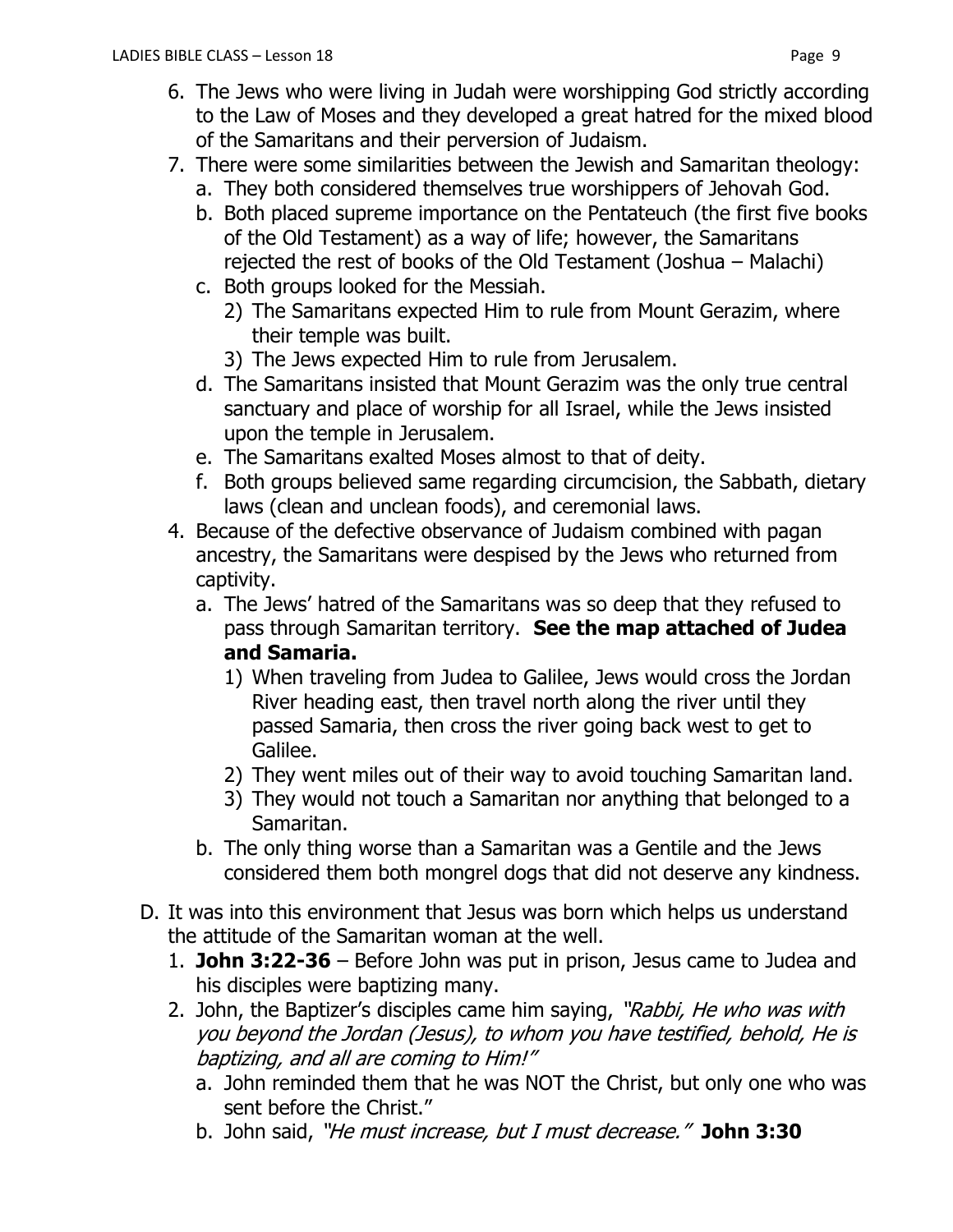- 3. When Jesus knew that the Pharisees heard that Jesus was baptizing more disciples than John, He left Judea to go back to Galilee, so He decided to go through Samaria.
	- a. The twelve disciples were not with Jesus because they had gone to buy food and would catch up with Him later.
	- b. Jesus came to a city of Samaria called Sychar, near the plot of ground that Jacob had given to his son Joseph many centuries before.
	- c. Jacob's well was there and since Jesus was very tired from his journey, he stopped at the well at about noon. **John 4:1-6**
- 4. A woman of Samaria came to draw water from the well and Jesus said to her, "Give Me a drink." **Vs. 7**
	- a. The woman was shocked that a Jew would ask her for water, first because she was a woman and secondly because of the hatred that existed between Jews and Samaritans.
	- b. After all, Jews would certainly not drink from a Samaritan's cup, so she asked, "How is it that You, being a Jew, ask a drink from me, a Samaritan woman?" **Vs. 9**
	- c. Jesus answered, 'If you knew the gift of God, and who it is who says to you, 'Give Me a drink,' you would have asked Him, and He would have given you living water." **Vs. 10**
	- d. This really confused the woman because she could see that he had nothing with which to draw water from a well, much less give her any.
	- e. She asked, "Are You greater than our father Jacob, who gave us the well, and drank from it himself...?" **Vs. 12**
	- f. Jesus then explained that one who drinks water from Joseph's well would thirst again, but he who drank from the water Jesus had to offer would never thirst again because it would become a fountain of water springing up that would give everlasting life." **Vs. 14**
	- g. The woman, still confused, asked him to give her that water so she would never have to be thirsty nor have to draw water from a well again. She thought that sounded like a great deal. **Vs. 15**
- 5. Here, Jesus changed the subject and asked her to go bring her husband to Him.
	- a. The woman then had to admit that she had no husband.
	- b. Of course, Jesus already knew that for He said, "You have well said, 'I have no husband,' for you have had five husbands; and the one you now have is not your husband; in that you spoke truly."
	- c. With this statement the woman realized that this was no ordinary man and she said, "I perceive that You are a prophet."
	- d. Since He was a prophet, she decided to get Him to settle an old question about religion: She said, "Our fathers worshiped on this mountain (Mt. Gerazim), and you Jews say that in Jerusalem is the place where one ought to worship."
	- e. It is to her credit that she was seeking the truth of the matter.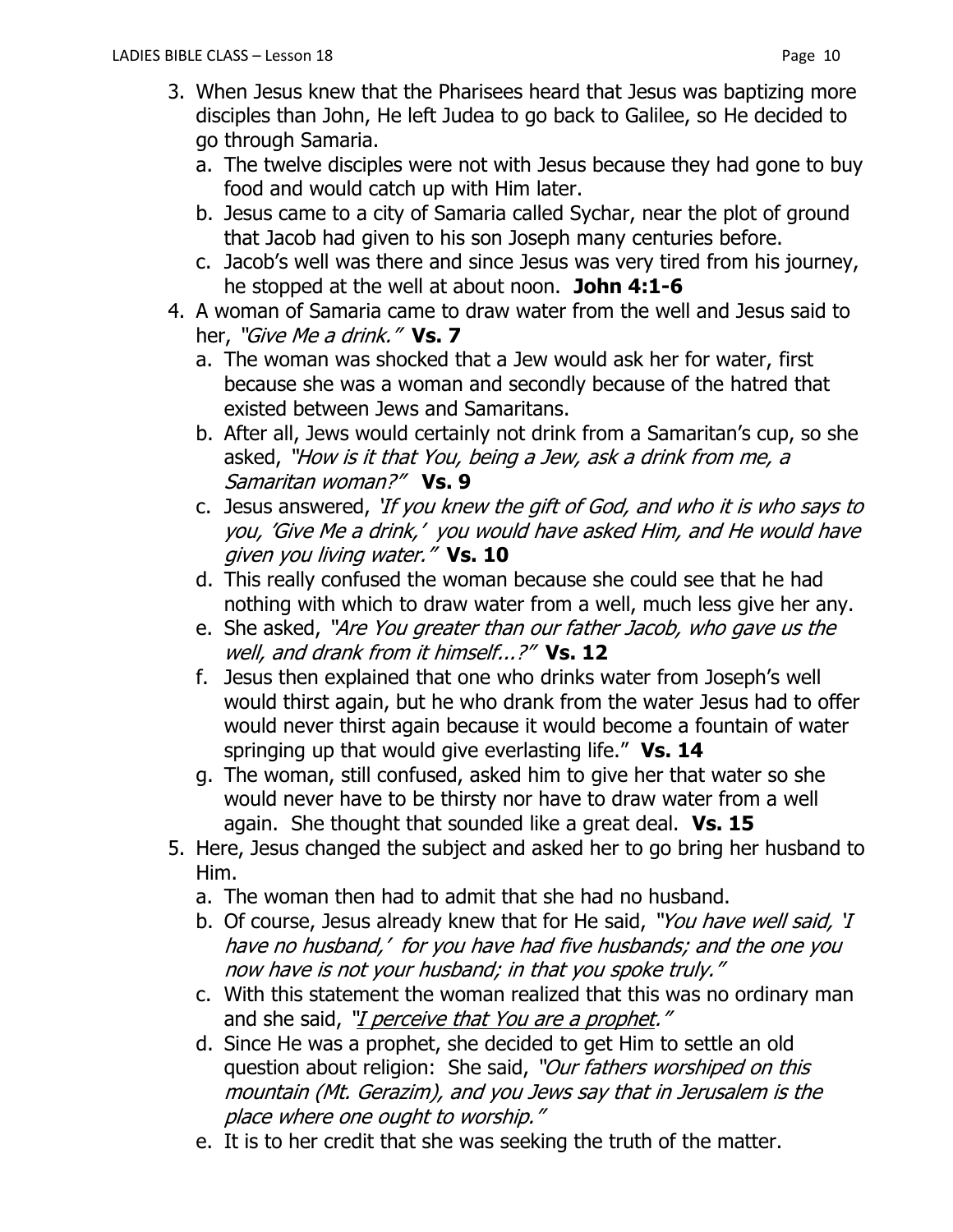- f. Jesus said, "Woman, believe Me, the hour is coming when you will neither on this mountain, nor in Jerusalem, worship the Father. You worship what you do not know; we know what we worship, for salvation is of the Jews. But the hour is coming, and now is when the true worshipers will worship the Father in spirit and truth; for the Father is seeking such (true worshipers) to worship Him. God is Spirit, and those who worship Him must worship in spirit and truth." **Vs. 21-24**
- g. The woman admitted that she knew that the Messiah was coming, one called the Christ, and then He would tell them all they needed to know.
- h. It was then that Jesus revealed that He was that one, the Christ. **Vs. 26**
- i. At this point the disciples came and they were shocked that he was talking with a woman.
- 6. After hearing Jesus say that He was the Christ, the woman left her water pot and went into the city.
	- a. There she told all of the men, "Come, see a Man who told me all things that I ever did. Could this be the Christ?" **Vs. 29**
	- b. The men rushed out to see this man.
- 7. Meantime, the disciples were trying to get Jesus to eat, but He said, "*I* have food to eat of which you do not know." **Vs. 32**
	- a. At this the disciples were confused. Where did He get food to eat?
	- b. Jesus said, "*My food is to do the will of Him who sent Me, and to finish* His work."
		- 1) Here Jesus explains that doing the work of the Father is much more satisfying that physical food.
		- 2) Jesus was feeling satisfied because the Samaritan woman had listened to His message and was indeed going to tell others.
	- c. Do you not say, 'There are still four months and then comes the harvest'? Behold I say to you, life up your eyes and look at the fields, for they are already white for harvest! And he who reaps receives wages, and gathers fruit for eternal life, that both he who sows and he who reaps may rejoice together. For in this the saying is true: 'One sows and another reaps.' I sent you to reap that for which you have not labored; others have labored, and you have entered into their labors."
	- d. Jesus was giving credit to the prophets who came before that even this Samaritan woman knew (through the prophets) that a Messiah was coming.
	- e. While other Jews would never come into the territory of Samaria, much less talk to a Samaritan woman, Jesus recognized them as potential fruit to be harvested.
	- f. The fact that she knew the words of the prophets, made His job easier to accomplish.
	- g. Jesus wanted His disciples to understand that the salvation of souls often occurs in a process that may have been started by someone else,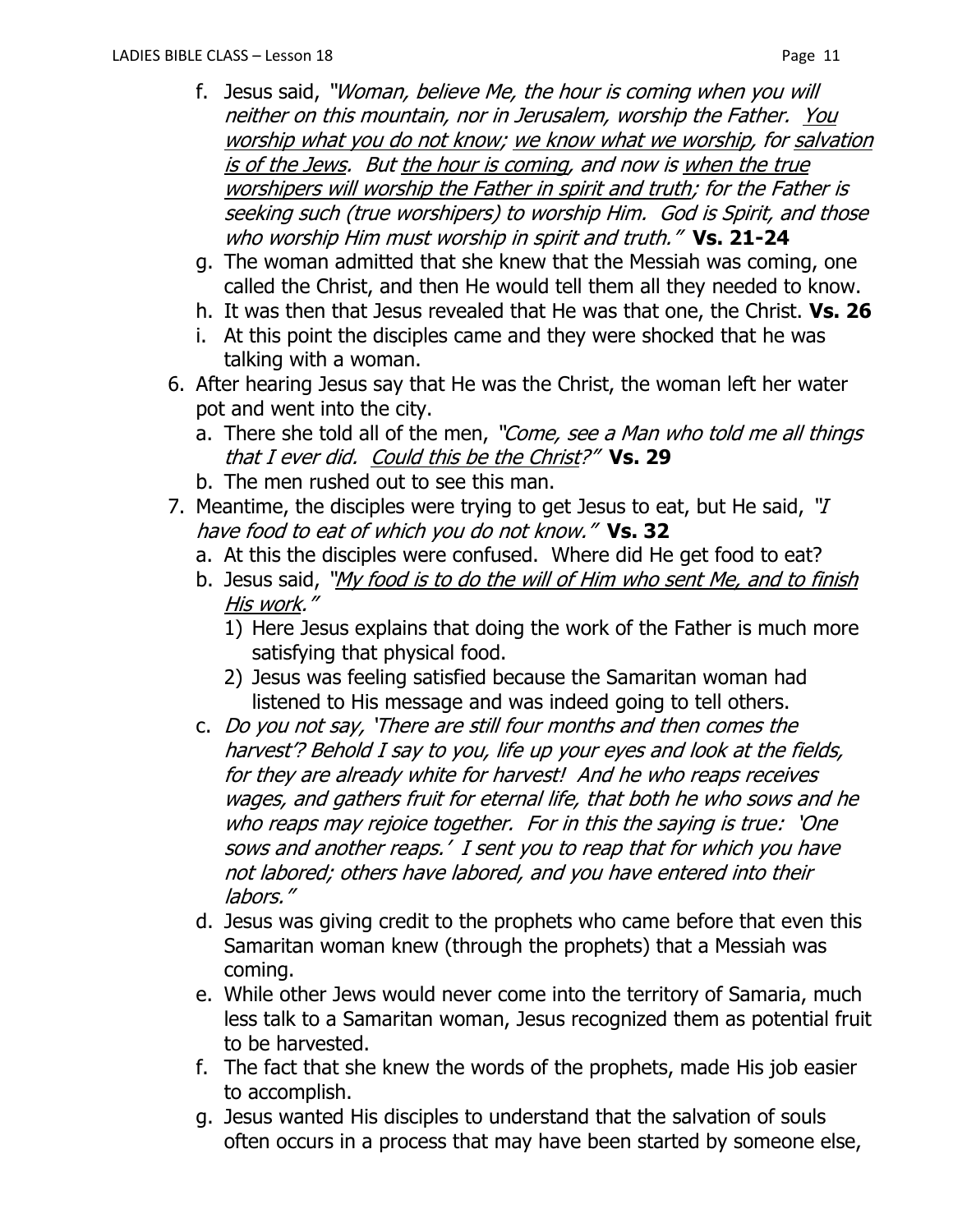then they will be able to reap the final harvest with their additional teaching.

- 8. **John 4:30-42**  $\frac{v^{39}}{2}$  *And <u>many of the Samaritans of that city believed in</u>* Him because of the word of the woman who testified, "He told me all that I ever did."<sup>40</sup> So when the Samaritans had come to Him, they urged Him to stay with them; and He stayed there two days. <sup>41</sup> And many more believed because of His own word. <sup>42</sup> Then they said to the woman, "<u>Now we</u> believe, not because of what you said, for we ourselves have heard Him and we know that this is indeed the Christ, the Savior of the world."
	- a. Teaching this one woman resulted in many Samaritans in the city believing in Jesus as the Christ.
	- b. The larger lesson to the twelve disciples was that while the true Jews were denying that Jesus was the Christ, this group of people so hated by the self-righteous Jews were easily converted to belief in Jesus.
	- c. The seeds of the gospel had been planted in Samaria, which would open the door to the Apostles as they spread the gospel after the death of Jesus when the church was established.
	- d. This confirms the lesson that spreading the gospel is often a process that many may participate in and then all share in the harvest.
	- e. This teaching is confirmed in the writings of Paul in **I Corinthians 3:5-7**:  $5$  Who then is Paul, and who is Apollos, but ministers through whom you believed, as the Lord gave to each one? <sup>6</sup> <u>I planted</u>, Apollos watered, but <u>God gave the increase</u>. <sup>7</sup> So then neither he who plants is anything, nor he who waters, but God who gives the increase.
- E. The Samaritan woman is such a good example to us still today.
	- 1. She was looking for the truth of acceptable worship.
	- 2. She was willing to listen to someone with a different message than she had ever heard before.
	- 3. She first recognized Him as a JEW, but after listening to Him speak, she recognized that He was a PROPHET, then after more discussion she went into the city saying, "Could He be the CHRIST?"
	- 4. She couldn't wait to tell everyone in the town that she thought she had found the Christ and she wanted them to meet Him too.
	- 5. Many of us were very eager to spread the good news when we first became Christians, but as the years pass we get less enthusiastic.
		- a. Sometimes we assume that certain people would never be interested in the Bible anyway, so we don't bother to tell them.
		- b. What if the Samaritan woman had assumed that no one in town would believe her anyway and kept this great news to herself?
		- c. Today we may be letting the rules of being "politically correct" stop us from spreading the gospel.
		- d. You know the rules of polite conversation says: Never discuss politics or religion. We need to get over that attitude.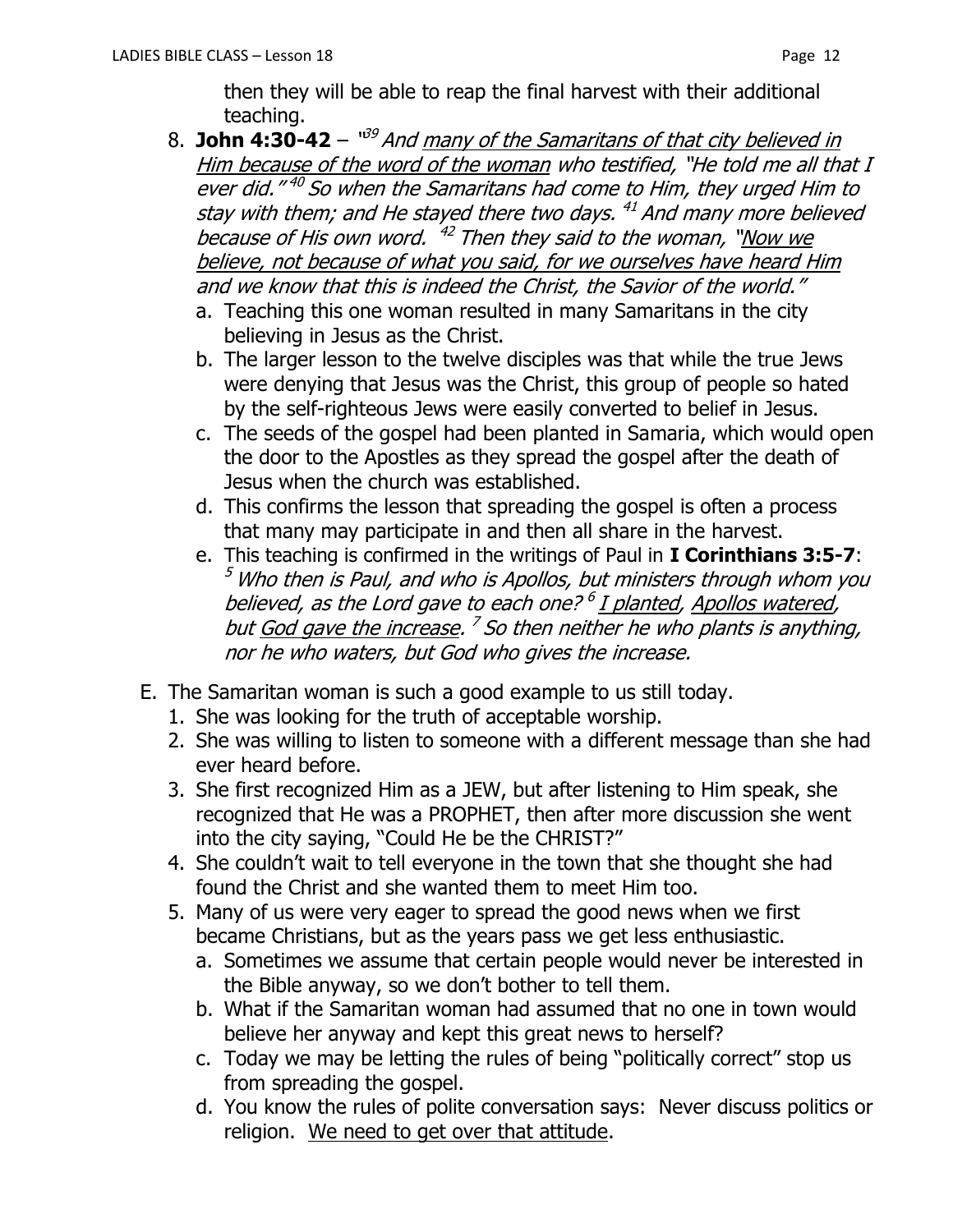- e. Are we afraid to discuss the Bible with people who may disagree with us? If so, we won't ever talk to anyone about their need for the gospel.
- f. Do we get discouraged if don't see any results from our attempts to spread the gospel?
	- 1) Maybe we need to remember that we are "planters" and not always "reapers".
	- 2) Perhaps someone else will reap results based on the seeds you planted.
- g. Are there people we would never approach because they are so very undesirable (in our opinion)? I'm sure the Samaritan woman was grateful that Jesus didn't feel that way about her.